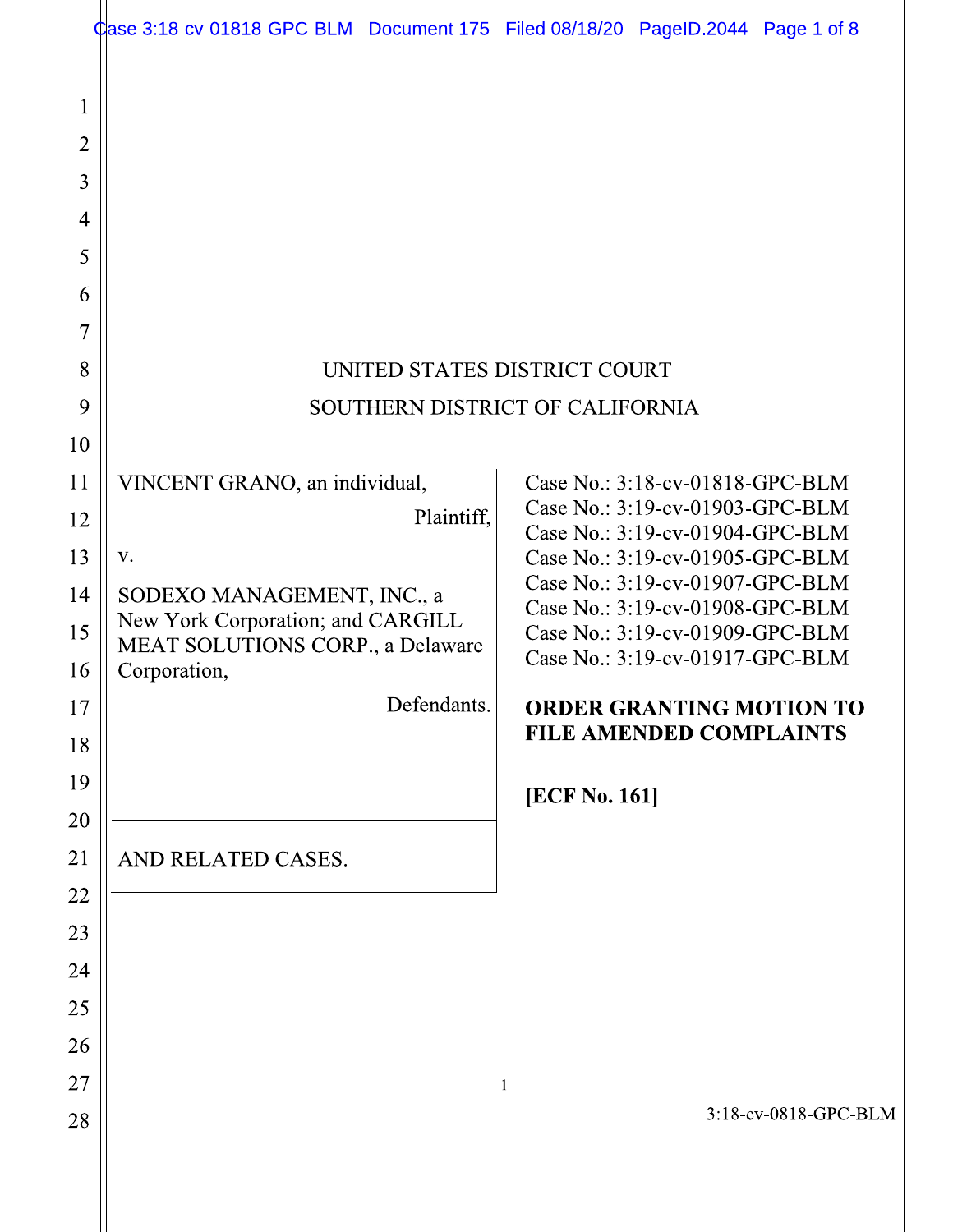Before the Court is Plaintiff's Motion for Leave to File Amended Complaints in Grano v. Sodexo Mgmt. Inc. et al., 3:18-CV-01818-GPC-BLM ("Grano matter"), the lead case, and in the seven related member cases.<sup>1</sup> ECF No. 161. On July 31, 2020, Sodexo Management, Inc. ("Sodexo") filed an opposition. ECF No. 173. Plaintiffs filed a reply. ECF No. 174. For the reasons that follow, the Court **GRANTS** the motion.

I. **Factual Background** 

Plaintiffs sustained injuries from the same 2017 E. coli outbreak at Marine Corps Recruit Depot ("MCRD") and Edson Range at Camp Pendleton, California. These injuries included hemolytic uremic syndrome and permanent kidney injury and several Plaintiffs suffered seizures and were required to undergo total hip replacements. ECF No. 161-8 at 20. Plaintiffs bring strict liability and negligence claims against Sodexo and Cargill Meat Solutions Corp. for injuries caused by this outbreak.

Sodexo is a New York corporation that is responsible for providing food and facility management services for the United States Navy at both MCRD and Edson Range. ECF No. 37 ("SAC") ¶ 2. Cargill manufactures, distributes, and sells meat products to Sodexo. *Id.*  $\P$ 3. In the proposed amended complaints, Plaintiffs seek to add claims for punitive damages for both counts of strict liability and negligence.

Plaintiff Grano initiated the action in the lead case on August 3, 2018 (ECF No. 1) and Plaintiffs in all seven member cases initiated their actions on October 7, 2019.

 $\sqrt{2}$ 

 $\mathbf{1}$ 

 $\overline{2}$ 

 $\overline{3}$ 

 $\overline{4}$ 

5

6

7

8

9

10

11

12

13

14

15

16

17

18

19

20

21

<sup>22</sup> <sup>1</sup> Unless otherwise noted, all ECF cites refer to the *Grano* matter. The member cases are *Anderson v*. Sodexo Mgmt. Inc., et al., 3:19-cv-01903-GPC-BLM ("Anderson matter"); Lader v. Sodexo Mgmt. Inc., 23 et al., 3:19-cv-01908-GPC-BLM ("Lader matter"); Baker v. Sodexo Mgmt. Inc., et al., 3:19-cv-01904-GPC-BLM ("Baker matter"); Browning v. Sodexo Mgmt. Inc., et al., 3:19-cv-01905-GPC-BLM ("Browning matter"); Abbott v. Sodexo Mgmt. Inc., et al., 3:19-cv-01917-GPC-BLM ("Abbott matter"); Evers v. Sodexo Mgmt. Inc., et al., 3:19-cv-01907-GPC-BLM ("Evers matter"); Miller v. Sodexo Mgmt. Inc., et al., 3:19-cv-01909-GPC-BLM ("Miller matter"). On March 18, 2020, the Court issued an Amended Consolidation Order, consolidating all eight cases for the purpose of all motion practice. ECF No. 88.

<sup>24</sup> 25 26 27 28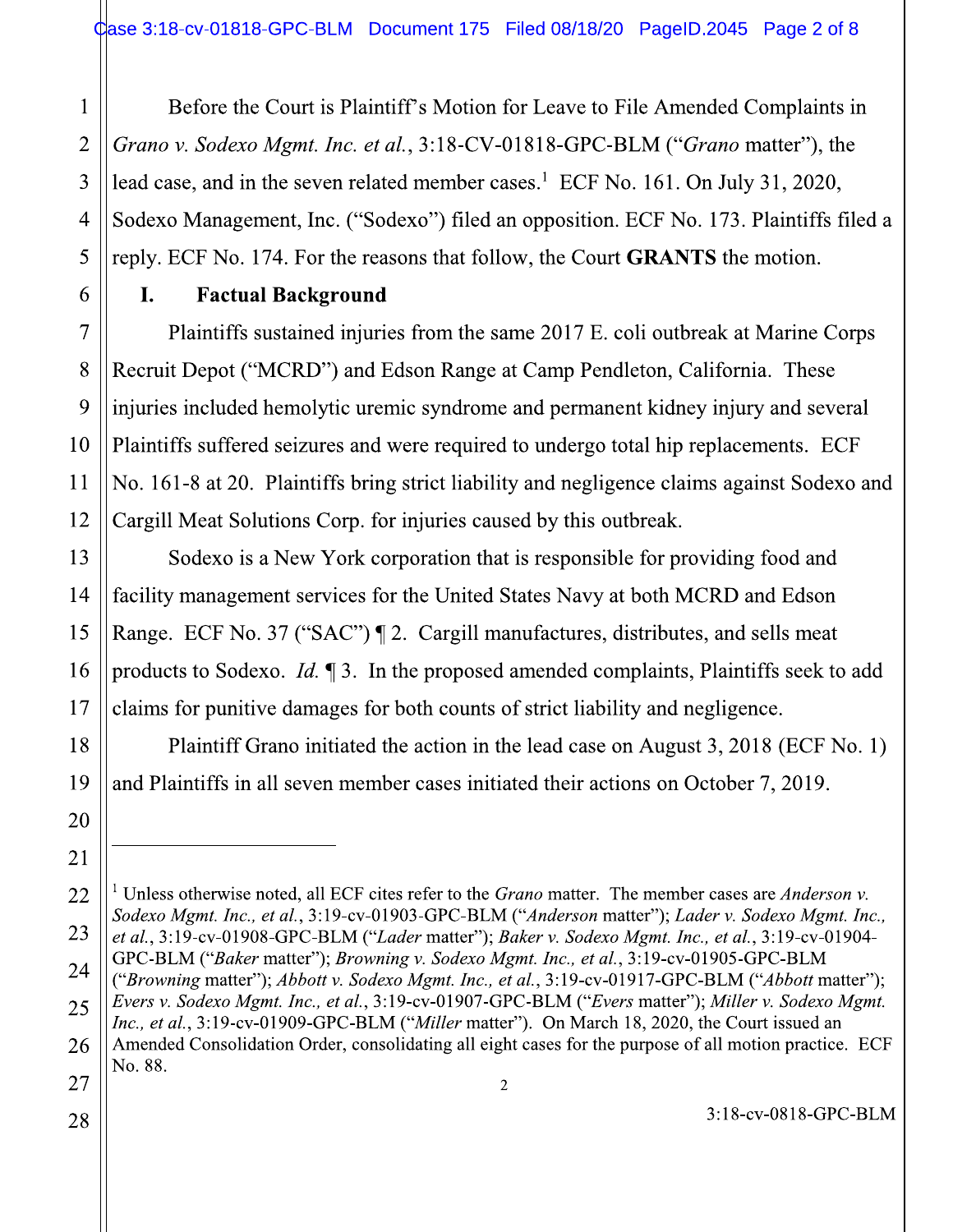Plaintiff Grano filed a first amended complaint on September 19, 2018, see ECF No. 6, and on October 22, 2019, Plaintiff Grano filed a Second Amended Complaint ("SAC"), adding Cargill as a defendant on the basis that Cargill had sold to Sodexo the allegedly contaminated ground beef patties that give rise to Plaintiffs' claims. ECF No. 37  $\P$  34. On May 4, 2020, the Court granted Plaintiffs' motion to file amended complaints in all member cases in order to add US Foods as a Defendant, in response to Sodexo's decision to file third-party complaints against US Foods in the lead and member cases. ECF No. 126 at  $14<sup>2</sup>$ 

On June 5, 2020, the Court ordered that Plaintiffs must file any motion for leave to amend and/or add claims on or before July 6, 2020. ECF No. 146. On July 6, 2020, Plaintiffs filed this instant motion.

## **Legal Standard** II.

Under Federal Rule of Civil Procedure ("Rule") 15(a), leave to amend a complaint after a responsive pleading has been filed may be allowed by leave of the court and "shall" freely be given when justice so requires." Foman v. Davis, 371 U.S. 178, 182 (1962); Fed. R. Civ. P. 15(a). Granting leave to amend rests in the sound discretion of the trial court. Int'l Ass'n of Machinists & Aerospace Workers v. Republic Airlines, 761 F.2d 1386, 1390 (9th Cir. 1985). Because Rule 15(a) favors a liberal policy, the nonmoving party bears the burden of demonstrating why leave to amend should not be granted. Genentech, Inc. v. Abbott Labs., 127 F.R.D. 529, 530-31 (N.D. Cal. 1989). In assessing the propriety of an amendment, courts consider several factors: (1) undue delay, (2) bad

 $\mathbf{1}$ 

 $2 \text{ In this order, the Court also granted Sodexo's motion to file a third-party complaint against US Foods}$ (ECF No. 71); denied Sodexo's motion to file a third-party complaint against Old Republic (ECF No. 72); denied Sodexo's motion to file a first supplemental cross-claim against Cargill (ECF No. 73); and granted in part and denied in part Plaintiffs' motion to sever all cross-claims (ECF No. 96). ECF No. 126.  $\mathfrak{Z}$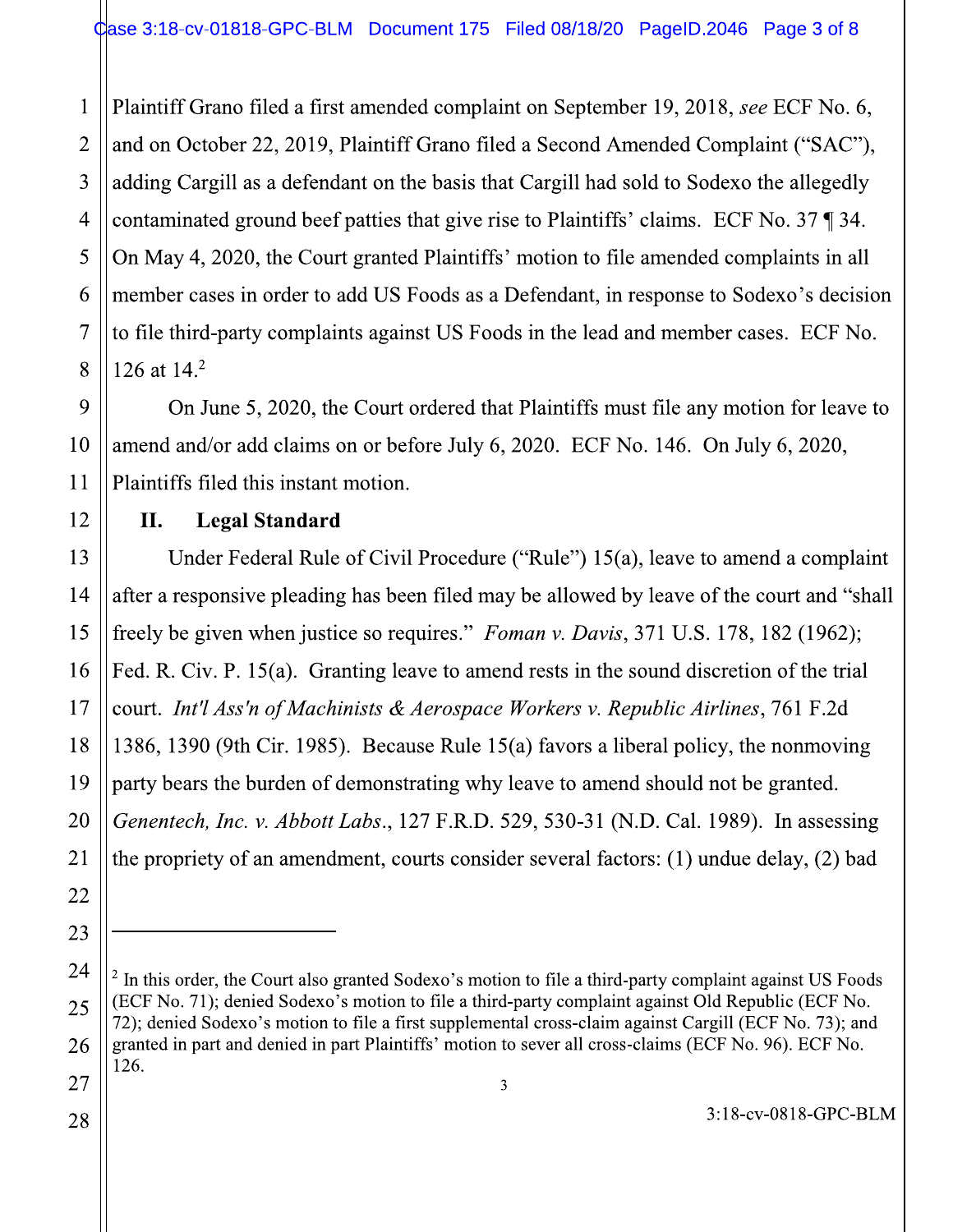faith or dilatory motive; (3) repeated failure to cure deficiencies by amendments  $\mathbf{1}$ previously permitted; (4) prejudice to the opposing party; and (5) futility of amendment.  $\overline{2}$ Foman, 371 U.S. at 182; United States v. Corinthian Colleges, 655 F.3d 984, 995 (9th Cir. 2011). These factors are not equally weighted; the possibility of delay alone, for instance, cannot justify denial of leave to amend, DCD Programs, LTD v. Leighton, 833 F.2d 183, 186 (9th Cir. 1987), but when combined with a showing of prejudice, bad faith, or futility of amendment, leave to amend will likely be denied. Bowles v. Reade, 198 F.2d 752, 758 (9th Cir. 1999).

## **Discussion** Ш.

In the proposed amended complaints, Plaintiffs seek to add allegations regarding Sodexo's long-standing inaction in fixing known issues in its meat preparation process that exposed its consumers to severe risk.<sup>3</sup> Defendants argue that Plaintiffs should not be permitted to amend to include these allegations because, even taking all of Plaintiffs' allegations as factually true, they fail to make a claim for punitive damages.

"Futility alone can justify the denial of a motion for leave to amend." Nunes v. Ashcroft, 375 F.3d 805, 808 (9th Cir. 2004). However, "a proposed amendment is futile only if no set of facts can be proved under the amendment to the pleadings that would constitute a valid and sufficient claim or defense." Miller v. Rykoff-Sexton, Inc., 845 F.2d 209, 214 (9th Cir. 1998) (citing J. Moore, Moore's Federal Practice ¶ 15.08[4] (2d ed. 1974) (proper test to be applied when determining the legal sufficiency of a proposed amendment is identical to the one used when considering a Rule  $12(b)(6)$  motion)).

3:18-cv-0818-GPC-BLM

 $3\,$  In the proposed amended complaint in the lead case, the new allegations are included in Paragraphs 19-24, 29-38 and 59-60, 72-73. ECF No. 161-7 at 293, Ex. U. The proposed new allegations are substantially identical in the member cases.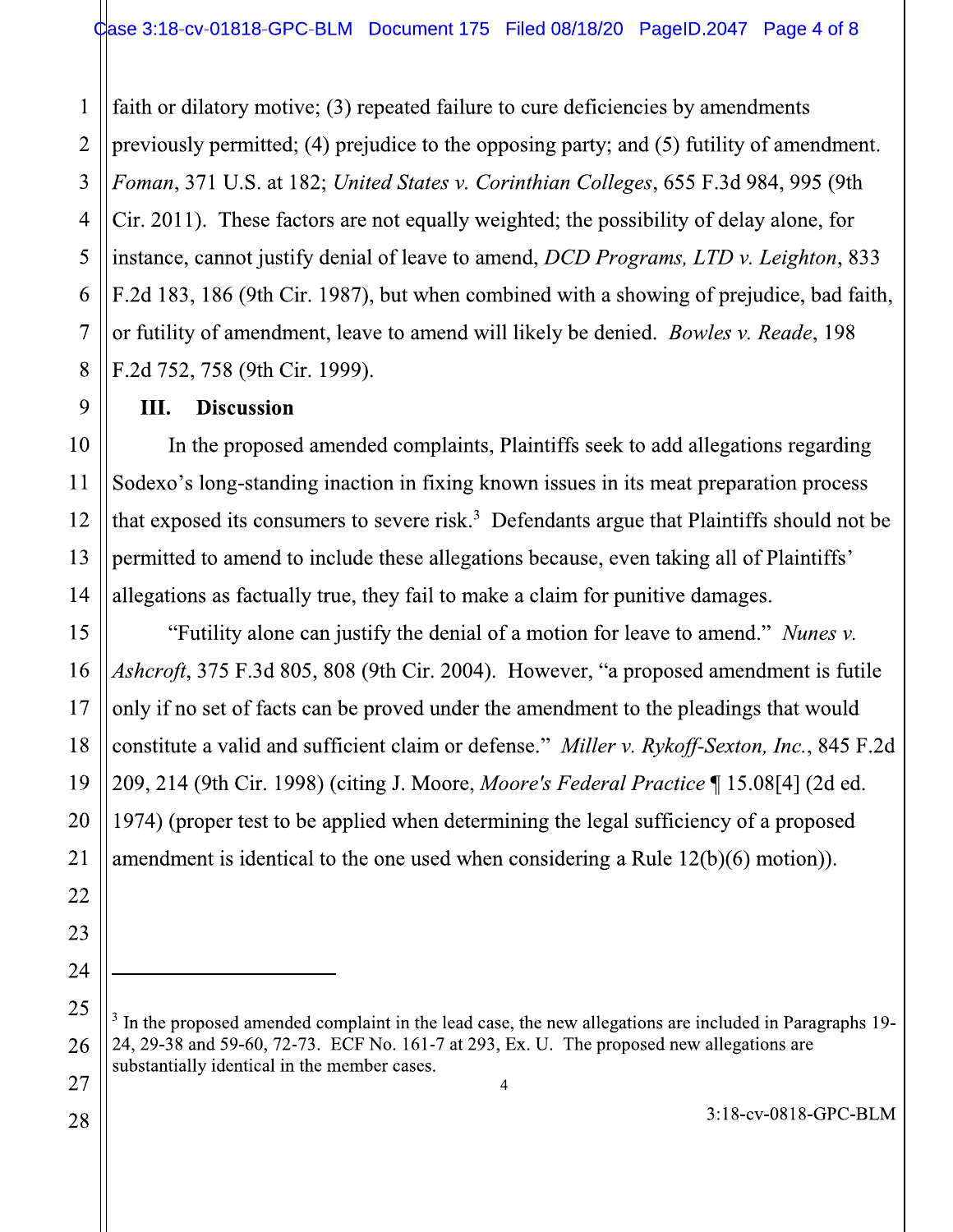|                | \$ #\$#200.000 2018 Passed: 0.2018 0.2018 Passed: 0.418 Passed: 0.415 Passed: 0.415 Passed: 0.416 Pass                                                                                                                                    |  |  |
|----------------|-------------------------------------------------------------------------------------------------------------------------------------------------------------------------------------------------------------------------------------------|--|--|
| $\mathbf 1$    | Plaintiff brings claims for punitive damages under California Civil Code $\S 3294(a)$                                                                                                                                                     |  |  |
| $\overline{2}$ | which provides:                                                                                                                                                                                                                           |  |  |
| 3              | In an action for the breach of an obligation not arising from contract, where it is                                                                                                                                                       |  |  |
| $\overline{4}$ | proven by clear and convincing evidence that the defendant has been guilty of<br>oppression, fraud, or malice, the plaintiff, in addition to the actual damages, may                                                                      |  |  |
| 5              | recover damages for the sake of example and by way of punishing the defendant.                                                                                                                                                            |  |  |
| 6              |                                                                                                                                                                                                                                           |  |  |
| 7              | (1) "Malice" means conduct which is intended by the defendant to cause injury to<br>the plaintiff or despicable conduct which is carried on by the defendant with a<br>willful and conscious disregard of the rights or safety of others. |  |  |
| 8              |                                                                                                                                                                                                                                           |  |  |
| 9              |                                                                                                                                                                                                                                           |  |  |
| 10             | (2) "Oppression" means despicable conduct that subjects a person to cruel and<br>unjust hardship in conscious disregard of that person's rights.                                                                                          |  |  |
| 11             |                                                                                                                                                                                                                                           |  |  |
| 12             | Cal. Civ. Code § 3294 (West). Mere negligence, even gross negligence, is not sufficient                                                                                                                                                   |  |  |
| 13             | to justify an award of punitive damages. See Ebaugh v. Rabkin, 22 Cal.App.3d 891 (Ct.                                                                                                                                                     |  |  |
| 14             | App. 1972). In products liability actions, litigants can be entitled to punitive damages                                                                                                                                                  |  |  |
| 15             | under California law if they can show that manufacturers marketed their products with                                                                                                                                                     |  |  |
| 16             | conscious disregard for human safety. See Morris v. Parke, Davis & Co., A Div. of                                                                                                                                                         |  |  |
| 17             | Warner-Lambert, 573 F.Supp. 1324 (C.D. Cal. 1983). California courts have repeatedly                                                                                                                                                      |  |  |
| 18             | upheld the right of plaintiffs to recover punitive damages in products liability cases. Id.                                                                                                                                               |  |  |
| 19             | at 1326-27 (citing cases). Nonintentional torts support punitive damages when the                                                                                                                                                         |  |  |
| 20             | defendant's conduct "involves conscious disregard of the rights or safety of others."                                                                                                                                                     |  |  |
| 21             | Pfeifer v. John Crane, Inc., 220 Cal. App. 4th 1270, 1299 (2013), as modified on denial                                                                                                                                                   |  |  |
| 22             | of reh'g (Nov. 27, 2013). To establish "conscious disregard," and thus malice necessary                                                                                                                                                   |  |  |
| 23             | for award of exemplary damages, a plaintiff must show that defendant was aware of                                                                                                                                                         |  |  |
| 24             | probable dangerous consequences of his conduct and that he willfully and deliberately                                                                                                                                                     |  |  |
| 25             | failed to avoid those consequences. See Hoch v. Allied-Signal, Inc., 24 Cal. App. 4th 48                                                                                                                                                  |  |  |
| 26             | (1994). Evidence suggesting that a manufacturer's actions may have been consistent with                                                                                                                                                   |  |  |
| 27             | 5                                                                                                                                                                                                                                         |  |  |
| 28             | 3:18-cv-0818-GPC-BLM                                                                                                                                                                                                                      |  |  |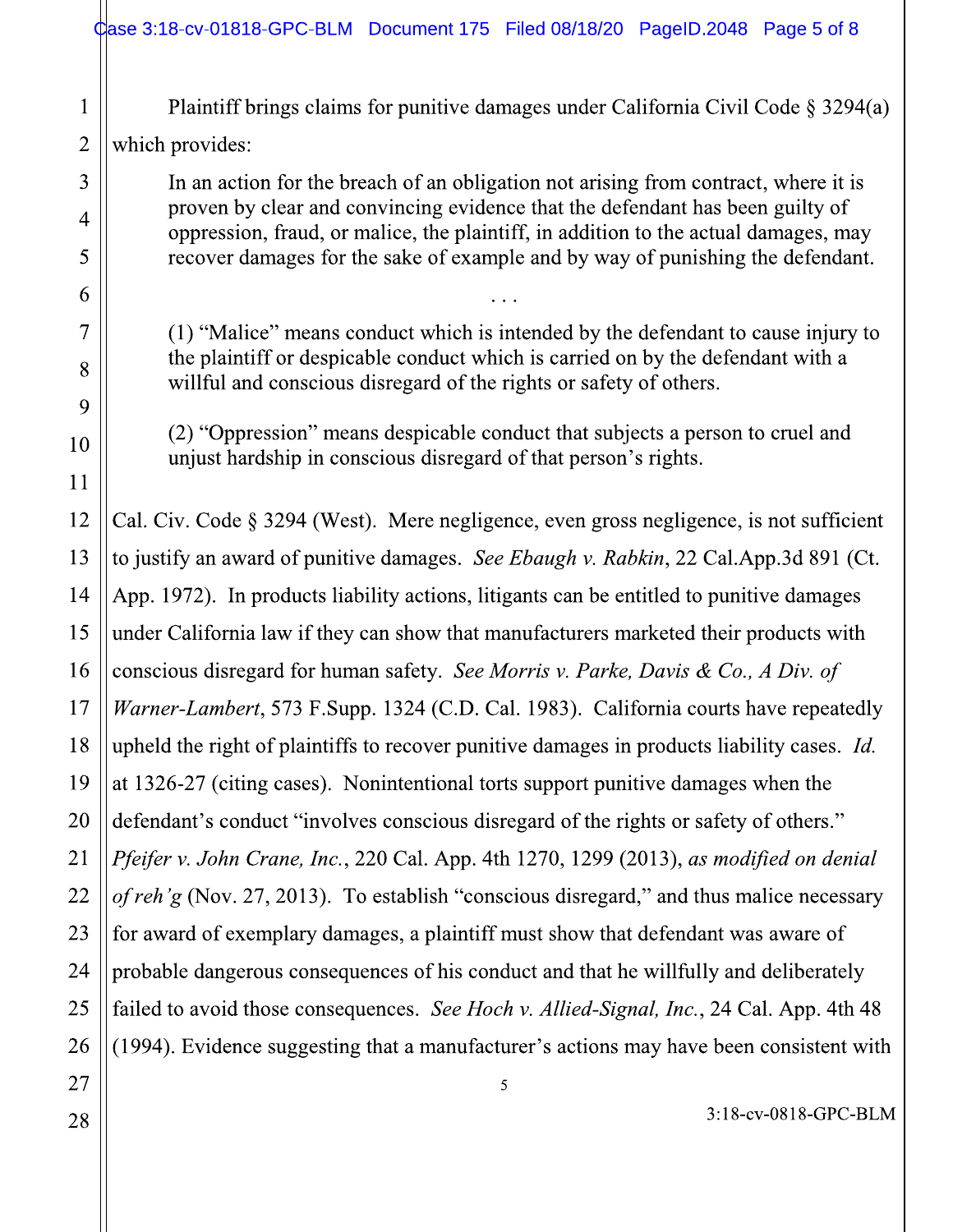industry practices does not necessarily preclude an award of punitive damages. See Pfeifer, 220 Cal. App. 4th at 1301.  $\overline{2}$ 

Plaintiffs argue that, based on the new facts uncovered through documentary discovery and depositions, they have sufficiently alleged that Sodexo's "long-standing inaction" over the course of the 15-year period leading up to the 2017 outbreak amounts to a conscious disregard of a probable known danger. Defendants counter that Plaintiffs' allegations can only show negligent conduct on the part of Sodexo.

In Romo, plaintiffs brought a products liability and negligence action and sought punitive damages based on Ford Motor Company's failure to warn customers about the risks associated with one of its car models. The *Romo* court found that plaintiffs were not required to allege that any individual at Ford had the "requisite malicious state of mind" in order to obtain punitive damages since a "corporate defendant cannot shield itself from liability through layers of management committees and the sheer size of the management structure." Romo v. Ford Motor Co., 99 Cal. App. 4th 1115, 1140-41 (2002), cert. granted, judgment vacated, 538 U.S. 1028 (2003), aff'd, 113 Cal. App. 4th 738 (2003). Rather, plaintiffs were only required to show "a clear and convincing inference that within the corporate hierarchy authorized persons acted despicably in willful and conscious disregard of the rights or safety of others." *Id.* The *Romo* court noted that the despicable conduct standard was met since it was obvious that "putting on the market a motor vehicle with a known propensity to roll over and, while giving the vehicle the appearance of sturdiness, consciously deciding not to provide adequate crush protection to properly belted passengers . . . constitutes despicable conduct. Such conduct could kill people." Id.

Sodexo argues that *Romo* is distinguishable since in *Romo*, the plaintiffs alleged that Ford "placed its own financial interests ahead of the safety of consumers" whereas here, Plaintiffs only bring allegations against Sodexo regarding "one day of 18 years

 $\sqrt{6}$ 

 $\mathbf{1}$ 

 $\overline{3}$ 

 $\overline{4}$ 

5

6

 $\overline{7}$ 

8

9

10

11

12

13

14

3:18-cv-0818-GPC-BLM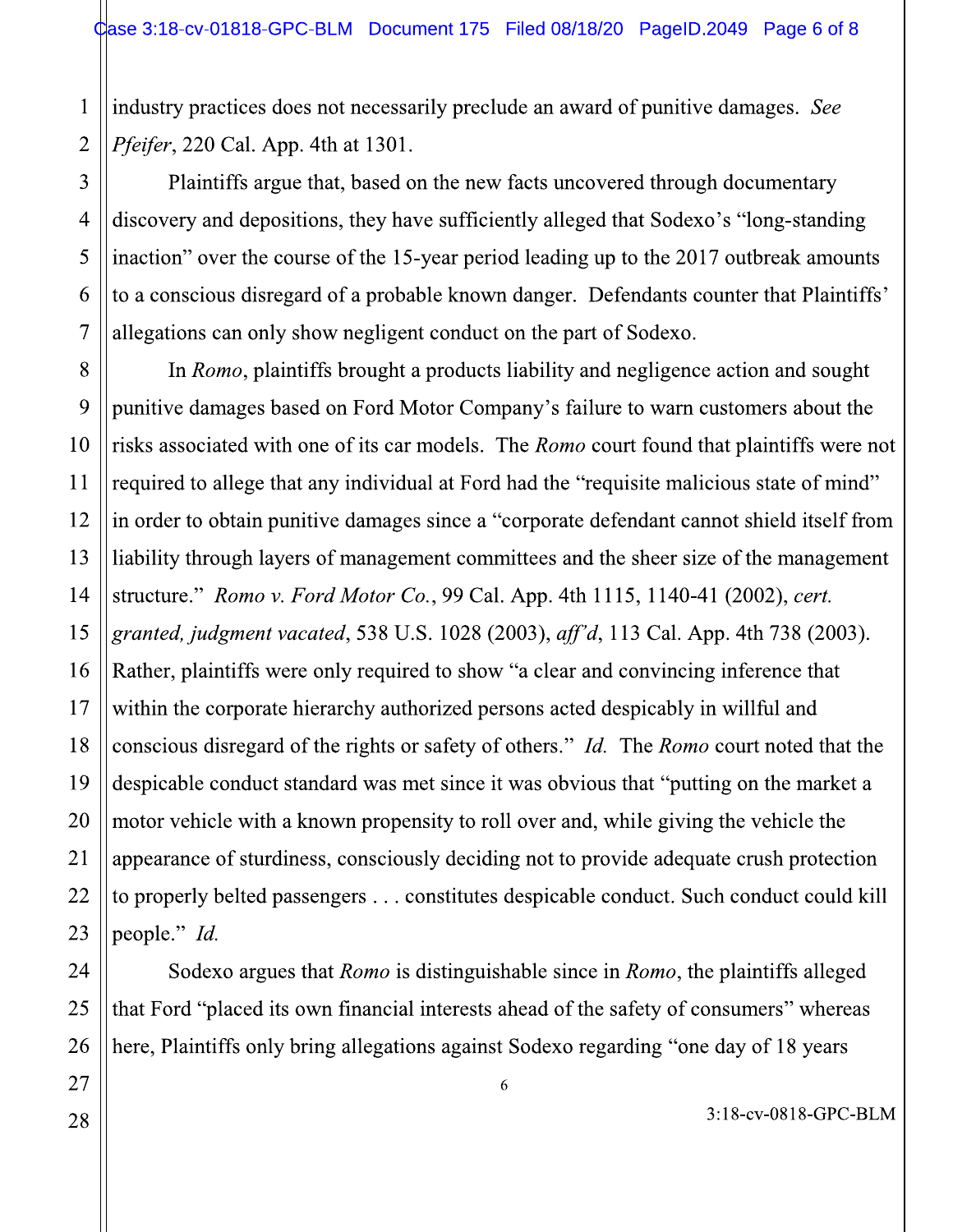3  $\overline{4}$ 5 6  $\mathcal{L}_{\mathcal{A}}$ 8 9  $10<sub>1</sub>$ 13 14 16  $\mathcal{L}_{\mathcal{A}}$ worth of food service." ECF No. 173 at 14. However, Sodexo mischaracterizes Document 175 Filed 08/18/20 PageID.2050 Page 7 c<br>No. 173 at 14. However, Sodexo mischaracterizes<br>The plaintiffs seek to add in allegations to show Sodexo<br>s of its meat cooking process over the course of a mul<br>evere danger ase 3:18-cv-01818-GPC-BLM Document 175 Filed 08/18/20 PageID.2050 Page 7 of 8<br>worth of food service." ECF No. 173 at 14. However, Sodexo mischaracterizes<br>Plaintiffs' arguments. In fact, Plaintiffs seek to add in allegation to undertake review processes of its meat cooking process over the course of a multi-year 3'32--/ %-/3540-25%-0-60 vulnerability of the Marine recruit population.<sup>4</sup> Plaintiffs point to depositions of Sodexo's employees showing that Sodexo's employees knew about the 1993 Jack in the Plaintiffs' arguments. In fact, Plaintiffs seek to add in allegations to show Sodexo failed<br>to undertake review processes of its meat cooking process over the course of a multi-year<br>period, despite knowing the severe dange people. ECF No. 161-8 at 5-6. Plaintiffs allege this Jack in the Box outbreak served as the "impetus for change across many segments of the food service industry generally" but Sodexo failed to undertake reviews of its cooking process to ensure that the raw beef was Sodexo's employees showing that Sodexo's employees knew about the 1993 Jack in the<br>Box outbreak from E. coli-contaminated hamburgers, which led to the deaths of multiple<br>people. ECF No. 161-8 at 5-6. Plaintiffs allege thi Box outbreak from E. coli-contaminated hamburgers, which led to the deaths of multiple<br>people. ECF No. 161-8 at 5-6. Plaintiffs allege this Jack in the Box outbreak served as<br>the "impetus for change across many segments o beef patties prior to cooking such that when they were placed on the grills they would be the "impetus for change across many segments of the food service industry generally" but<br>Sodexo failed to undertake reviews of its cooking process to ensure that the raw beef was<br>being cooked sufficiently, and argue that Sodexo failed to undertake reviews of its cooking process to ensure that the raw beef with<br>being cooked sufficiently, and argue that Sodexo's failure to undertake the review of its<br>meat cooking process—specifically, failu being cooked sufficiently, and argue that Sodexo's failure to undertake the review of its<br>meat cooking process—specifically, failure to address the mishandling of raw ground<br>beef patties prior to cooking such that when th ECF No. 161-7, Ex. U  $\P$  36-38. 12 meat cooking process—specifically, fail<br>
13 beef patties prior to cooking such that w.<br>
14 at different temperatures, failure to assumed to a sum 15 consistently taken and recorded, and fail<br>
16 time and temperature wa

 $20<sub>1</sub>$ While "reports of isolated or speculative injuries do not constitute generally 4<br>
at different temperatures, failure to assure that final hamburger cook temperatures were<br>
consistently taken and recorded, and failure to assure that a safe combination of cook<br>
time and temperature was in use—amounts accepted" knowledge, Rosa v. Taser Int'l, Inc., 684 F.3d 941, 947 (9th Cir. 2012), here, burger cook temperatures were<br>t a safe combination of cook<br>disregard of risk. *Id.* At 6, 23;<br>lo not constitute generally<br>941, 947 (9th Cir. 2012), here,<br>of reports or isolated and<br>oyees and management officials<br>ooked beef Plaintiffs do not merely point to the general circulation of reports or isolated and 16<br>
16<br>
16<br>
17 ECF No. 161-7, Ex. U 11 36-38.<br>
18<br>
18 ECF No. 161-7, Ex. U 11 36-38.<br>
18<br>
19 accepted" knowledge, *Rosa v. Taser Int'l, Inc.*, 684 F.3d 941, 947 (9th Cir. 2012), here,<br>
20 accepted" knowledge, *Rosa v. Tas* had specific knowledge about the risks posed by undercooked beef and failed to review their meat-cooking processes over the course of a 15 to 17 year period. Accordingly, not constitute generally<br>
41, 947 (9th Cir. 2012), here,<br>
reports or isolated and<br>
rees and management officials<br>
ked beef and failed to review<br>
year period. Accordingly,<br>
3:18-cv-0818-GPC-BLM 22<br>
had specific knowledge about the risks posed by underce<br>
23<br>
their meat-cooking processes over the course of a 15 to<br>
24<br>
25<br>  $26$ <br>  $+ ECF No. 161-7, Ex. U 11 19-24, 29-38, 59-60, 72-73.$ <br>
28<br>
28 edge about the risks posed by undercooked<br>processes over the course of a 15 to 17 yea<br>——<br>U ¶ 19-24, 29-38, 59-60, 72-73.

 $\frac{1}{2}$ 

<sup>4</sup> ECF No. 161-7, Ex. U ¶ 19-24, 29-38, 59-60, 72-73.

 $\mathbf{1}$ 

 $\overline{2}$ 

11

12

15

18

19

21

22

23

24

25

26

28

 $\mathcal{L}_{\mathcal{A}}$